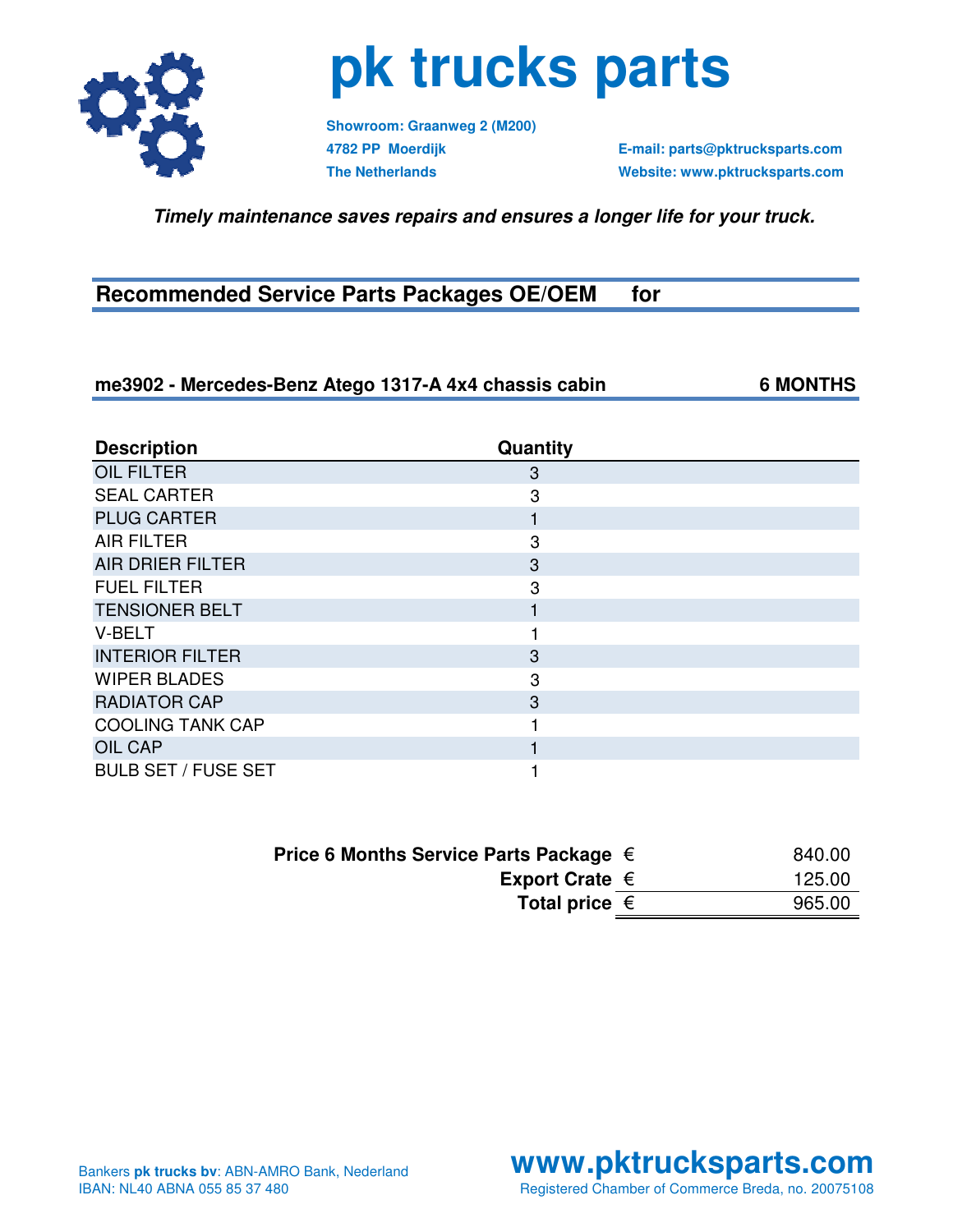

# **pk trucks parts**

**Showroom: Graanweg 2 (M200)**

**4782 PP Moerdijk E-mail: parts@pktrucksparts.com The Netherlands Website: www.pktrucksparts.com**

### **Recommended Service Parts Packages OE/OEM for**

**me3902 - Mercedes-Benz Atego 1317-A 4x4 chassis cabin 12 MONTHS**

| <b>Description</b>            | Quantity       |
|-------------------------------|----------------|
| <b>OIL FILTER</b>             | 6              |
| <b>SEAL CARTER</b>            | 6              |
| <b>PLUG CARTER</b>            | 1              |
| <b>AIR FILTER</b>             | 6              |
| <b>AIR DRIER FILTER</b>       | 6              |
| <b>FUEL FILTER</b>            | 6              |
| <b>TENSIONER BELT</b>         |                |
| V-BELT                        |                |
| <b>INTERIOR FILTER</b>        | 6              |
| <b>WIPER BLADES</b>           | 6              |
| SHOCKABSORBERS FRONT          | $\overline{2}$ |
| SHOCKABSORBERS REAR           | $\overline{2}$ |
| <b>BRAKE LINING FRONT</b>     |                |
| <b>BRAKE LINING REAR AXLE</b> |                |
| <b>COOLING HOSE 1</b>         |                |
| <b>COOLING HOSE 2</b>         |                |
| <b>RADIATOR CAP</b>           | 1              |
| <b>COOLING TANK CAP</b>       |                |
| <b>OIL CAP</b>                |                |
| <b>BULB SET / FUSE SET</b>    | 2              |

| Price 12 Months Service Parts Package $\in$ | 2,750.00 |
|---------------------------------------------|----------|
| Export Crate $\in$                          | 125.00   |
| Total price $\in$                           | 2,875.00 |